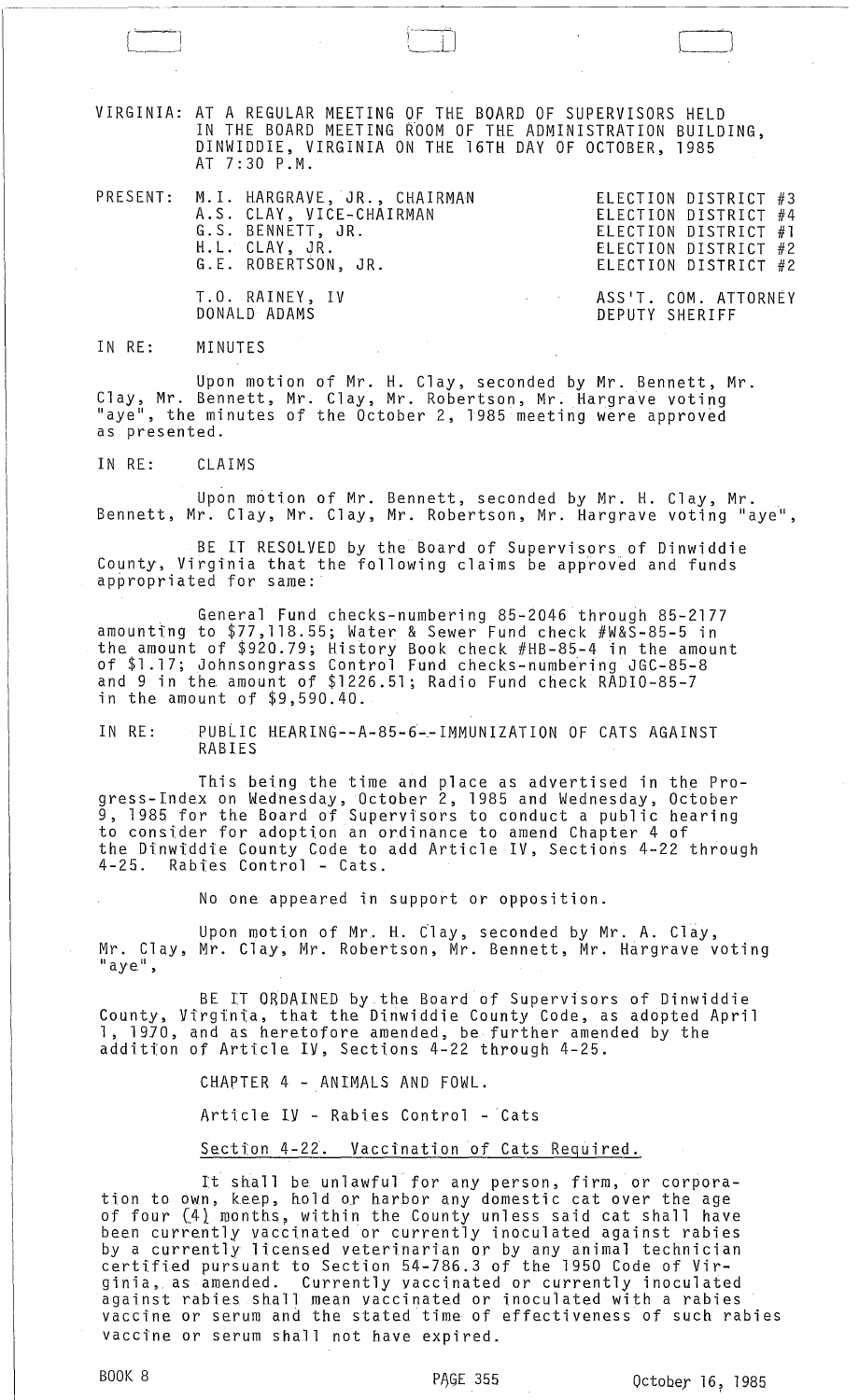#### Section 4-23. Running At Large By Unvaccinated Cats Prohibited.

It shall be unlawful for any person, firm, or corporation to allow any cat owned, kept, held or harbored by such person, firm, or corporation to run at large in the County, other than on the property owned or rented by such person, firm, or corporation, when said cat has not been currently vaccinated or inoculated against rabies. This shall be a separate offense from Section 4-22. Currently vaccinated or currently inoculated against rabies shall mean vaccinated or inoculated with a rabies vaccine or serum and the time of the effectiveness of such rabies vaccine or serum vaccination or inoculation shall not have expired.

# Section 4-24. Presumption Created By Failure To Display Certificate Of Vaccination.

Failure of a person, firm, or corporation who owns, keeps, harbors, or holds a cat in the County to produce a certificate of vaccination or inoculation for rabies for such cat upon request by the Animal Warden of Dinwiddie, Virginia, a law enforcement officer, or a health officer, which shows that such cat was currently vaccinated or inoculated shall create a rebuttable presumption that such cat has not been currently vaccinated or inoculated as defined in Section 4-22 or 4-23, as the case may be.

### Section 4-25. Penalty.

Any person violating the provisions of this ordinance upon conviction thereof, shall be fined not less than Ten Dollars (\$lO.OO) nor more than One Hundred Dollars (\$100.00), and each and every violation of any provision of this ordinance shall constitute a separate offense.

IN RE: FOODBANK UPDATE--REVEREND JOHN DAVIS

Rev. John Davis, Pastor, First Baptist Church and Administrator of the Foodbank appeared before the Board to give a brief update on the activities of the Foodbank and to discuss several problem areas.

1. At the present time, the Foodbank is housed in the old jail building. Rev. Davis asked if the Foodbank has a contract with the County for the use of the old jail. He also asked what insurance protection is available for a volunteer worker or a client.

2. Rev. Davis stated there is no heat in the building for the workers or to keep the food from freezing. He added they have also had problems with rats and roaches but he hoped they have taken care of that problem.

3. Rev. Davis stated they continue to solicit funds from private citizens and welcome any support they can get from the Board of Supervisors.

4. Rev. Davis asked for the Board's support in proclaiming the week of November 18 - 22, 1985 as Foodbank Week in the County. He indicated that they would be asking for monetary contributions rather than food and clothing.

Mr. Hargrave advised Rev. Davis that in reference to insurance coverage, the County is self-insured. The County Administrator stated that the County would pay if it was determined the County was responsible for the accident. At the present time, the county was responsible for the accruent. At the presencerning<br>there is no contract with the Foodbank for use of the old jail.<br>They can continue to use the building under the authorization of They can continue to use the building under the authorization of<br>the Board of Supervisors.

Mr. Hargrave stated that heat used to be provided to the old jail from the Courthouse. The County Administrator stated he did not feel that system would be practical to use now; however,

 $\bar{z}$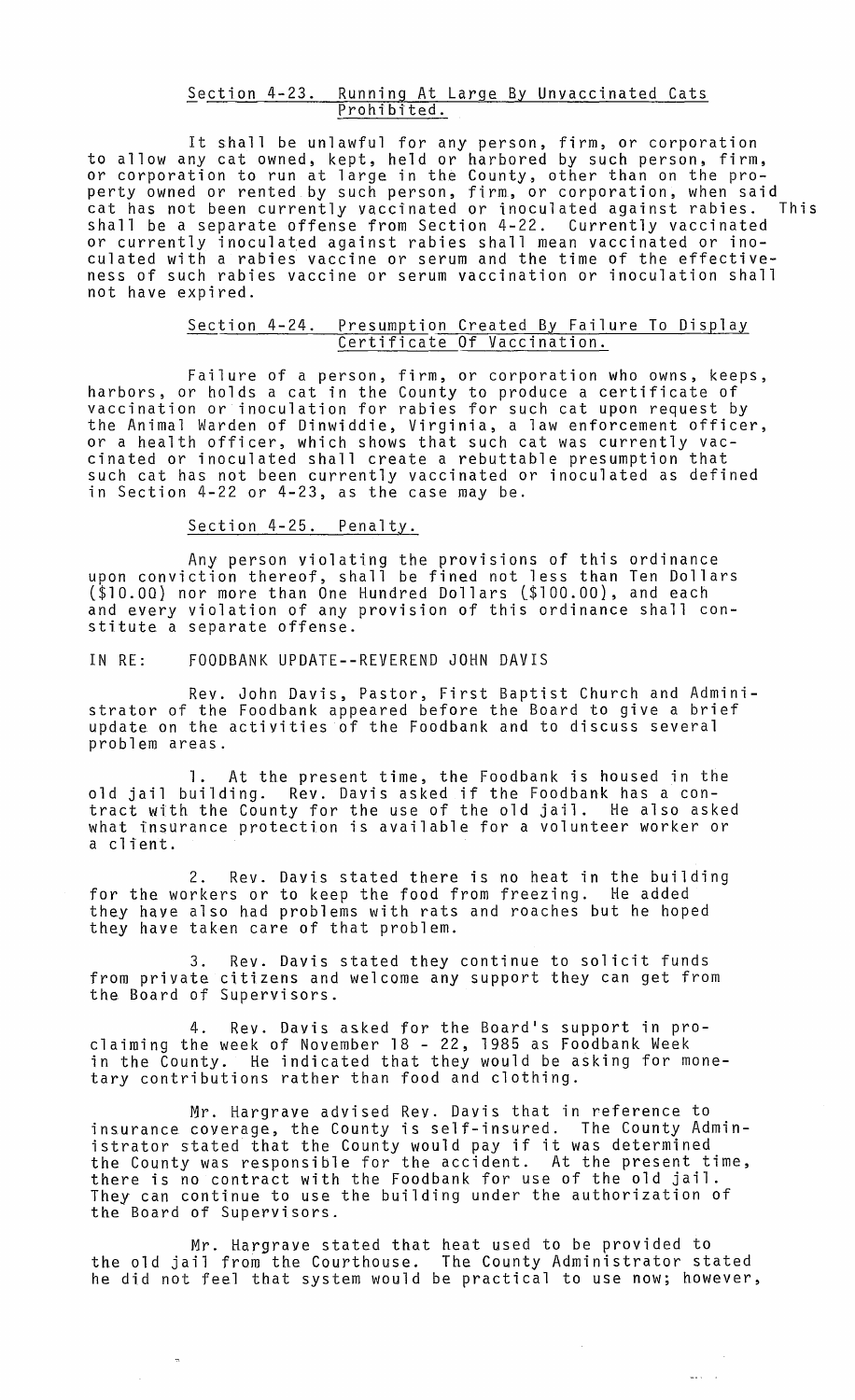a small electric heater should meet their needs for the small area that is used. It was agreed the County would first check to see if the wiring is adequate.

i--~J ' l '

Reverend Davis asked if the Foodbank or the County would furnish the heater. Mr. Robertson stated he would like to know what the cost will be before a decision is made.

The County Administrator stated he would have the wiring<br>checked and would also look into locating a spare heater the County has so Reverend Davis will know what is needed before the next Board meeting.

The Board also agreed to have a proclamation drawn up declaring the week of November 18 - <sup>22</sup> j 1985 as Foodbank Week for consideration at the November 6, 1985 meeting.

IN RE: WEST PETERSBURG--DISCUSSION OF ABANDONED HOUSES

Reverend John Davis, Pastor, First Baptist Church, appeared before the Board to discuss a problem with abandoned houses in the West Petersburg community. He stated one house was of particular concern because'it has an open well and toilet and has become a housing area for rats and snakes.

Rev. Davis stated the Health Department provided material to use for the rats and the fire department contacted the property owner and gained permission to burn the house. However, the fire department was hesitant because of the asphalt roof. Rev. Davis asked what the County ordinance was on these'structures and what the citizens in the area could do: Most of the structures are owned by people outside the community.

Mr. Hargrave asked if any of the surrounding neighbors have contacted the landowner: . Rev. Davis stated he was told one of the church members had but this was hearsay.

The Director of Planning stated the County has an ordinance that deals with dilapidated structures which authorizes the County, upon receipt of a complaint, to contact the property owner by letter. If there is no compliance, a summons can be issued or the County can take the necessary action and bill the landowner.

 $\mathcal{L}$ 

Mr. Hargrave stated he would like to see the community make the first contact. Then, if no action is taken, the County could step in. Mr. Robertson stated since there is an ordinance on the books, shouldn't the County make the contact. Mr. Hargrave on the books, shouldn't the county make the contact. Mr. nary would respond to the community. Mr. H. Clay stated he felt it would be a happier situation. would'be a happier situation.

Mr. Robertson stated he commended Reverend Davis for his efforts in' West Petersburg.' He asked if abandoned vehicles were still a problem. Rev. Davis stated they were, and he had spoken with the Planning Director about what could be done.

IN RE: ATHLETIC FACILITIES AT HIGH SCHOOL COMPLEX--AUTHORIZATION<br>TO PROCEED  $T<sub>1</sub>$  ,  $T<sub>2</sub>$  ,  $T<sub>3</sub>$  ,  $T<sub>4</sub>$ 

Dr. Richard **L.** Vaughn, Superintendent of Schools, presented cost estimates for the construction of a baseball field, and concession stand and restroom facilities at the athletic complex across from the high school. He indicated the School Board has approved the plans and are ready to move ahead as soon as possible, especially with the earthmoving.

1: Lighting - The School Board agreed to use the salt-treated poles but will also bid metal poles.

 $\left\langle \begin{array}{c} d \\ \end{array} \right\rangle$ 

 $\sim 10$ 

BOOK 8 DAGE 356 PAGE 356 October 16, 1985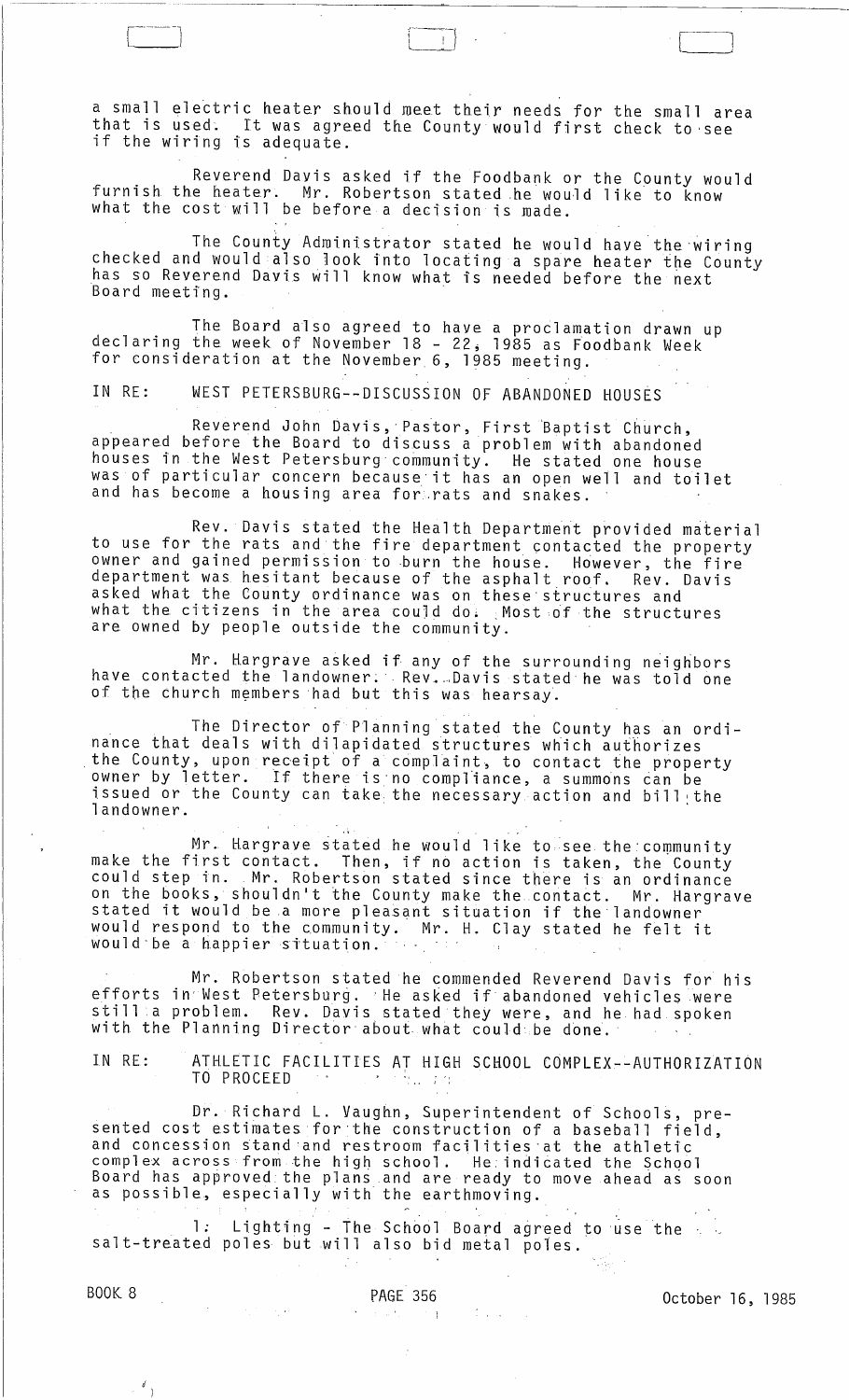2. Earthmoving ~ projected cost is \$10,000.

3. Water - The School Board selected a drilled well on site - projected cost is \$5,000.

4. Septic System - The School Board selected bathroom combined with the concession stand - projected cost is \$2,200.

Mr. Hargrave requested that the School Board make every effort to assure the athletic coaches agree and are satisfied with the design and layout of the facilities. Dr. Vaughn and the Director of Planning indicated that the baseball coach and athletic director have been involved from the beginning. Dr. Vaughn stated he would make sure all concerned would review and agree on the layout. Mr. Hargrave added that the adjoining property owners should be made aware of the project.

Upon motion of Mr. H. Clay, seconded by Mr. Robertson, Mr. Clay, Mr. Robertson, Mr. Clay, Mr. Bennett, Mr. Hargrave voting "aye", the School Board was authorized to proceed with bidding the earthmoving work, not to exceed \$12,000.

IN RE: SHOOTING RANGE PERMIT--L.T. & JIM SLAUGHTER

The Director of Planning presented an application for a shooting range permit from L.T. & Jim Slaughter to hold turkey shoots on the property of Gordon Glass, located on the south side of Rt. 656 approximately 1/2 mile east of Rt. 709. He indicated a permit has been granted to these individuals in the past and he had not received any complaints.

Mr. A. Clay stated he had not received any complaints in the past and moved approval of the request. Mr. H. Clay seconded the motion.

Mr. Clay, Mr. Clay, Mr. Robertson, Mr. Bennett, Mr. Hargrave voting "aye", Mr. L.T. Slaughter and Mr. Jim Slaughter were granted a shooting range permit to hold turkey shoots at the described location, which will expire October 15, 1986.

IN RE: BINGO & RAFFLE PERMIT--WILSON-HEBRON-FORD RURITAN CLUB

Mr. Bennett and Mr. A. Clay left the room and did not participate in the action taken on this permit.

Upon motion of Mr. Robertson, seconded by Mr. H. Clay, Mr. Robertson, Mr. H. Clay, Mr. Hargrave voting "aye", the following resolution was adopted:

WHEREAS, the Wilson-Hebron-Ford Ruritan Club has made application to the Board of Supervisors for a Bingo and Raffle permit for the calendar year 1985; and

WHEREAS, the WHF Ruritan Club has paid the \$10.00 fee and meets the requirements of the State Code of Virginia;

NOW THEREFORE BE IT RESOLVED by the Board of Supervisors of Dinwiddie County, Virginia that a Bingo and Raffle Permit be granted to the Wilson-Hebron-Ford Ruritan Club for calendar year 1985.

IN RE: TRAFFIC PROBLEM--I-85 SOUTHBOUND EXIT ONTO ROUTE 703 WEST

Mr. Hargraye presented a letter from Mrs. Kay Winn concerning a dangerous traffic situation at the Southbound exit of 1-85 onto Route 703 West. She indicated a large volume of traffic coming off 1-85 fails to yield and she has had to take drastic action to avoid hitting some of these vehicles.

A stop sign to replace the yield sign or deceleration lane were suggested.

Mr. Hargraye asked that this letter be forwarded to the Highway Department for their review.

 $\omega = \omega^2/\omega$  as

 $\frac{1}{2}$  and  $\frac{1}{2}$  and  $\frac{1}{2}$  and  $\frac{1}{2}$  and  $\frac{1}{2}$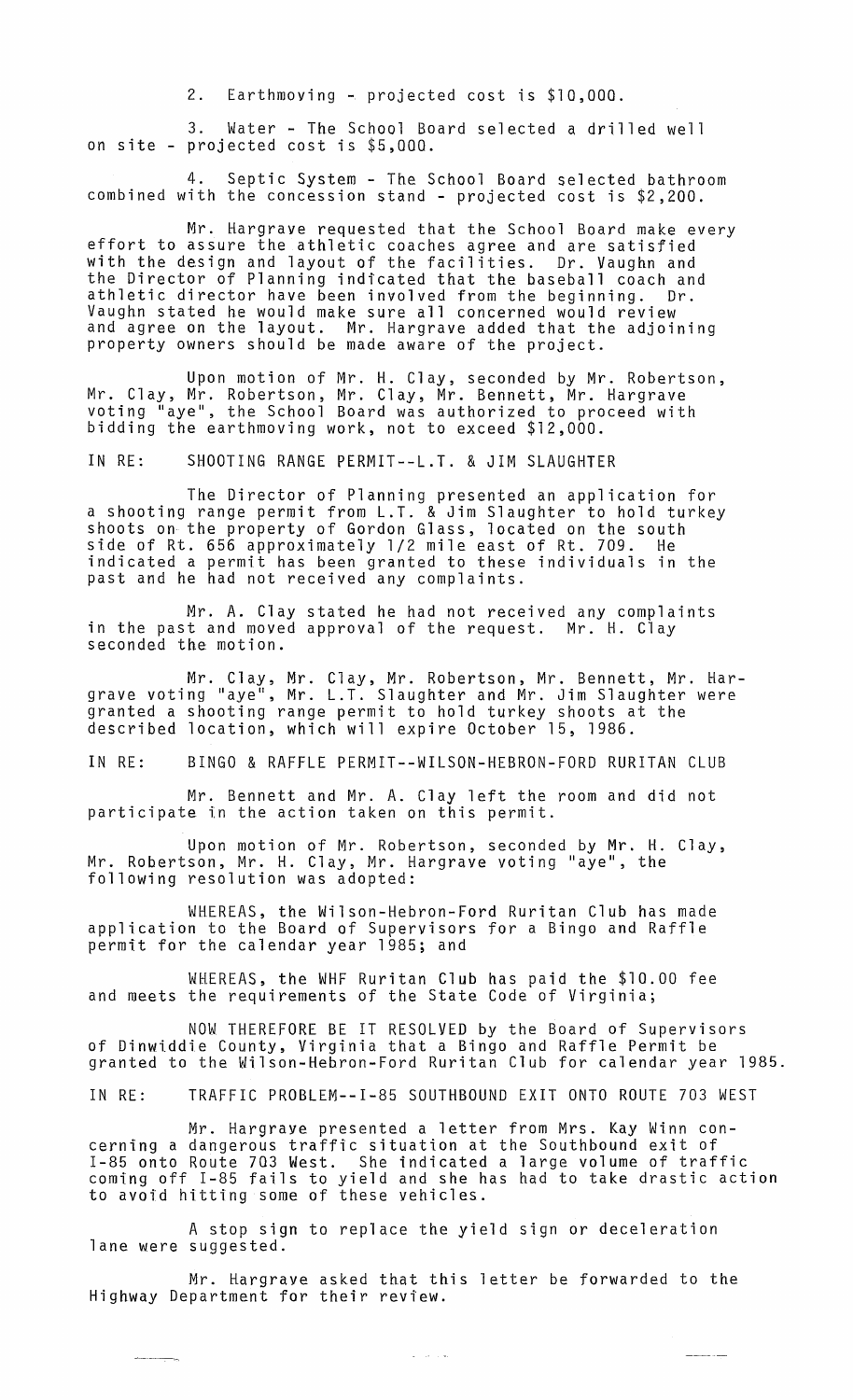# IN RE: EXECUTIVE SESSION

Upon motion of Mr. H. Clay, seconded by.Mr. A. Clay, Mr. Clay, Mr. Clay, Mr. Bennett, Mr. Robertson, Mr. Hargrave voting "aye", pursuant to Sec. 2.1-344(6) of the Virginia Freedom of Information Act, the Board moved into Executive Session at 8:40 P.M. to discuss a legal matter. The meeting reconvened into Open<br>Session at 9:42 P.M.

# IN RE: ADJOURNMENT

 $\mathbb{R}^{\mathbb{Z}}$ 

Upon motion of Mr. Robertson, seconded by Mr. Bennett, Mr. Robertson, Mr. Bennett, Mr. Clay, Mr. Clay, Mr. Hargrave voting "aye", the meeting was adjourned at  $\mathfrak{g}\,:\,43$  P.M.

ATTEST:

'---\_J

Mature